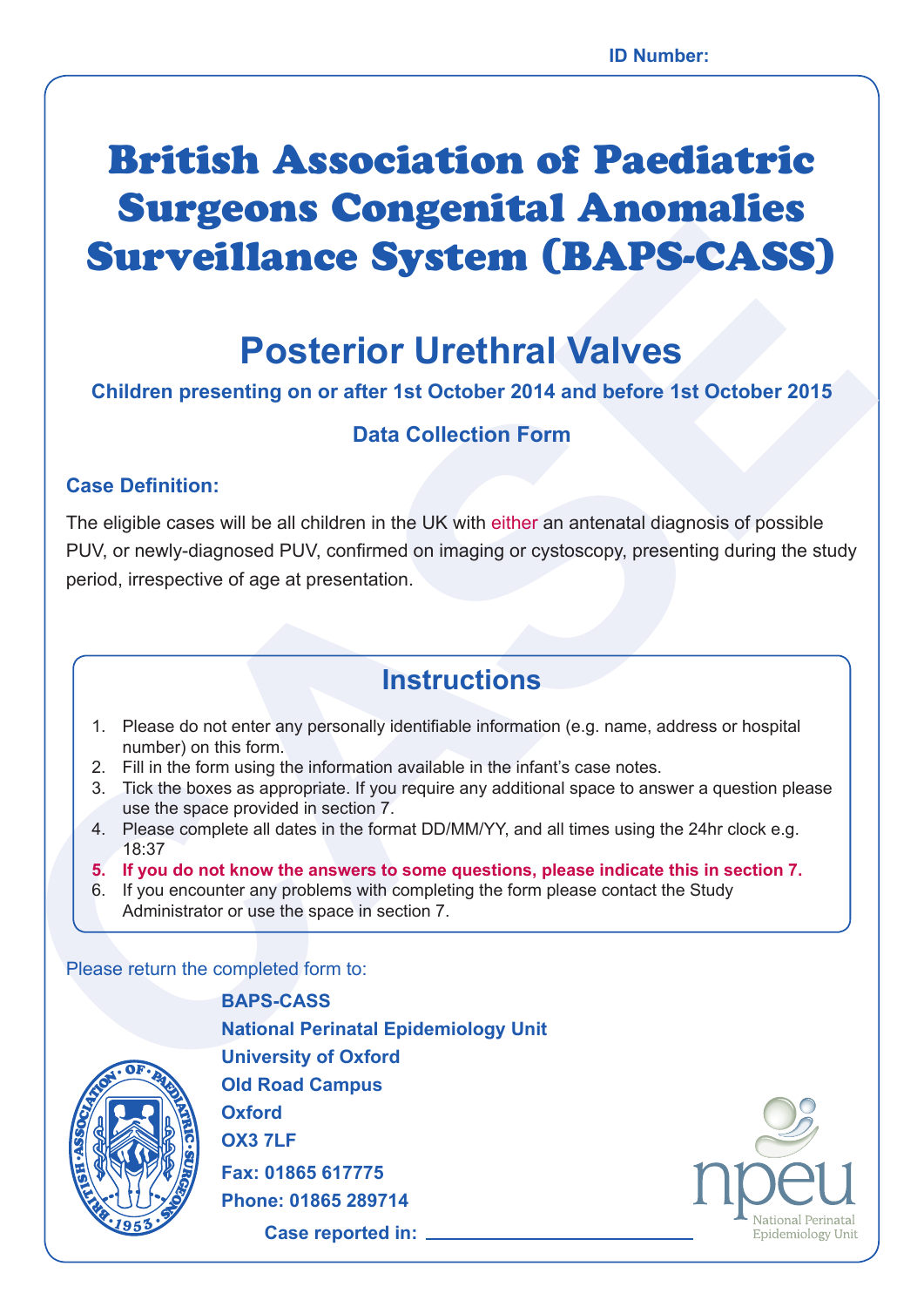| <b>Section 1: Presentation</b>                                                                                                              |
|---------------------------------------------------------------------------------------------------------------------------------------------|
| Date of presentation                                                                                                                        |
| Age at presentation (years/months or days)<br>OR                                                                                            |
| Did the child present postnatally in the first year of life?<br>Yes<br>No<br>If Yes, how did the child present <i>(tick all that apply)</i> |
| Incidental finding on investigation of antenatal hydronephrosis                                                                             |
| Symptomatic with UTI / Renal Impairment                                                                                                     |
| Did the patient present after a year of age?<br>Yes<br>No.<br>If Yes, tick all the symptoms at presentation                                 |
| UTI<br>Renal impairment<br>Incontinence<br>Other                                                                                            |
| If Other, please give details                                                                                                               |
| Is PUV an isolated abnormality in this child?<br>Yes<br>No.                                                                                 |
| If No, please give details of associated abnormalities                                                                                      |
|                                                                                                                                             |

|     |                                                |                               | Incidental finding on investigation of antenatal hydronephrosis<br>Symptomatic with UTI / Renal Impairment                   |                                                 |                                                  |                                          |
|-----|------------------------------------------------|-------------------------------|------------------------------------------------------------------------------------------------------------------------------|-------------------------------------------------|--------------------------------------------------|------------------------------------------|
| 1.4 |                                                |                               | Did the patient present after a year of age?<br>If Yes, tick all the symptoms at presentation<br>UTI                         |                                                 | Incontinence                                     | Yes<br>No<br>Other                       |
|     |                                                | If Other, please give details |                                                                                                                              | Renal impairment                                |                                                  |                                          |
| 1.5 |                                                |                               | Is PUV an isolated abnormality in this child?                                                                                |                                                 |                                                  | Yes<br><b>No</b>                         |
|     |                                                |                               | If No, please give details of associated abnormalities                                                                       |                                                 |                                                  |                                          |
|     |                                                |                               |                                                                                                                              |                                                 |                                                  |                                          |
|     |                                                |                               |                                                                                                                              |                                                 |                                                  |                                          |
|     |                                                |                               | Section 2: Antenatal/Birth data (if available)                                                                               |                                                 |                                                  |                                          |
| 2.1 | What was the mother's year of birth?           |                               |                                                                                                                              |                                                 |                                                  | Not known                                |
| 2.2 |                                                |                               | Please give the first alphabetical part of mother's postcode<br>(e.g. OX for Oxfordshire, EH for Edinburgh, L for Liverpool) |                                                 |                                                  |                                          |
| 2.3 | What is the child's Ethnic group <sup>1*</sup> |                               |                                                                                                                              |                                                 |                                                  |                                          |
| 2.4 |                                                |                               | Gestational age at birth (completed weeks)                                                                                   |                                                 |                                                  | Not known                                |
| 2.5 | <b>Gender</b>                                  |                               |                                                                                                                              |                                                 | Male                                             | Indeterminate                            |
| 2.6 | <b>Birthweight</b>                             |                               |                                                                                                                              |                                                 |                                                  |                                          |
| 2.7 | Is there a family history of PUV?              |                               |                                                                                                                              |                                                 |                                                  | Yes<br><b>No</b>                         |
| 2.8 |                                                |                               | Was congenital bladder outlet obstruction suspected antenatally?                                                             |                                                 | Yes<br><b>No</b>                                 | Not known                                |
|     |                                                |                               | If Yes, what date was it first suspected?                                                                                    |                                                 |                                                  |                                          |
|     |                                                |                               | What antenatal findings were present? Please indicate in the table below                                                     |                                                 |                                                  |                                          |
|     | <b>Feature</b>                                 |                               | <b>Present</b><br>(please tick)                                                                                              | If present on the<br>left, give max<br>diameter | If present on the<br>right, give max<br>diameter | <b>Gestational</b><br>age first<br>noted |
|     | Megacystis                                     |                               |                                                                                                                              |                                                 |                                                  |                                          |
|     | Key-hole sign                                  |                               |                                                                                                                              |                                                 |                                                  |                                          |
|     |                                                | Oligo/anhydramnios            |                                                                                                                              |                                                 |                                                  |                                          |
|     | Hydroureter                                    |                               | Left<br>Right                                                                                                                |                                                 |                                                  |                                          |
|     | Hydronephrosis                                 |                               | Left<br>Right                                                                                                                |                                                 |                                                  |                                          |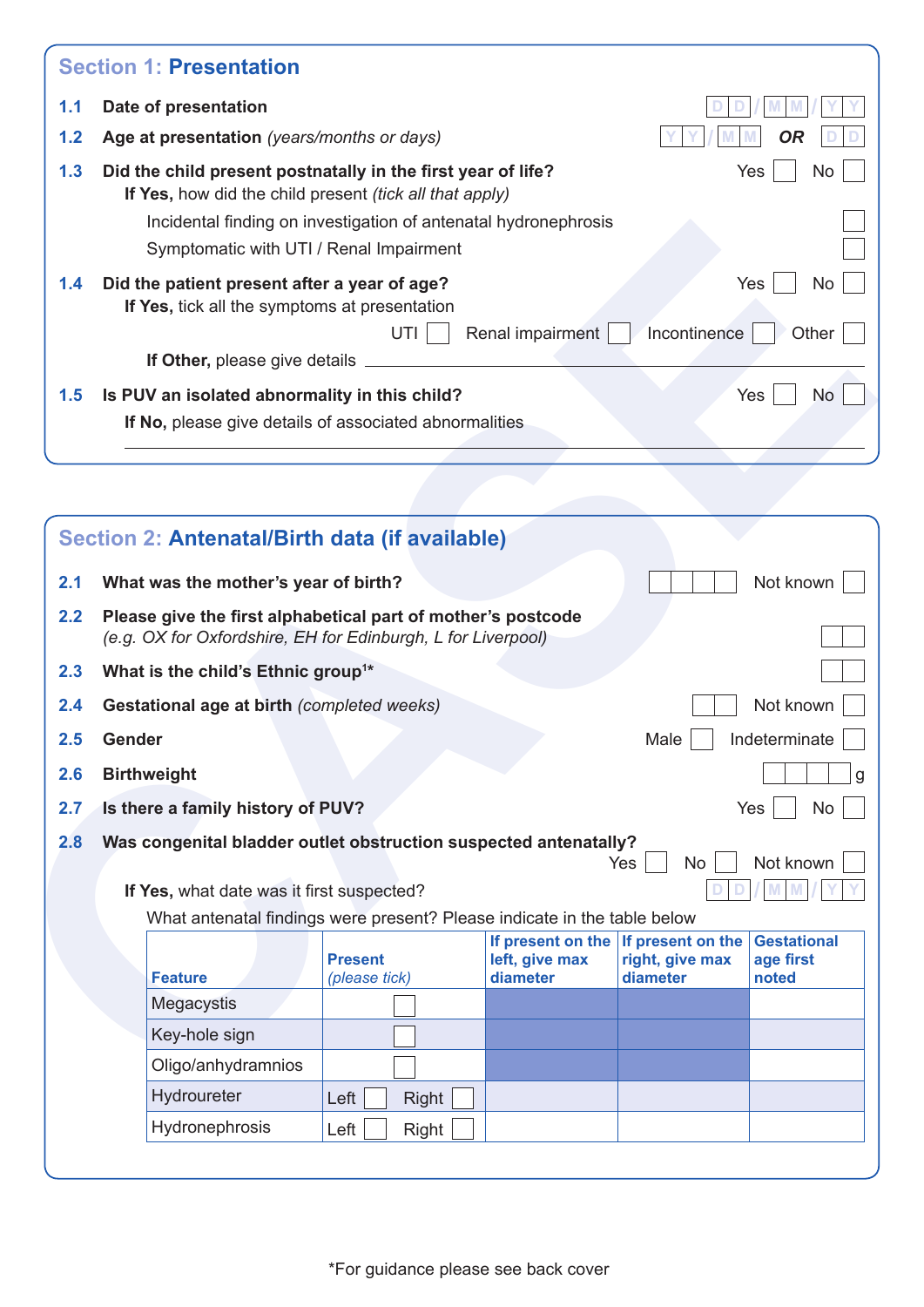|                | <b>Feature</b>                                                                                                                                                                                                                       | <b>Present</b><br>(please tick)    |       | If present on the<br>left, give max<br>diameter                    | If present on the<br>right, give max<br>diameter |     | <b>Gestational</b><br>age first<br>noted |
|----------------|--------------------------------------------------------------------------------------------------------------------------------------------------------------------------------------------------------------------------------------|------------------------------------|-------|--------------------------------------------------------------------|--------------------------------------------------|-----|------------------------------------------|
|                | Kidney dysplasis                                                                                                                                                                                                                     |                                    |       |                                                                    |                                                  |     |                                          |
|                | Echogenic cortex                                                                                                                                                                                                                     | Left<br>Right                      |       |                                                                    |                                                  |     |                                          |
|                | Cortical thinning                                                                                                                                                                                                                    | Left<br>Right                      |       |                                                                    |                                                  |     |                                          |
|                | Cortical cysts                                                                                                                                                                                                                       | Right<br>Left                      |       |                                                                    |                                                  |     |                                          |
|                | Urinary ascites                                                                                                                                                                                                                      |                                    |       |                                                                    |                                                  |     |                                          |
|                | Was any antenatal intervention performed?                                                                                                                                                                                            |                                    |       |                                                                    |                                                  |     | Yes<br><b>No</b>                         |
|                | If Yes, please complete table below                                                                                                                                                                                                  |                                    |       |                                                                    |                                                  |     |                                          |
|                | <b>Procedure</b>                                                                                                                                                                                                                     | <b>Performed?</b><br>(please tick) |       | <b>Date first performed</b>                                        | <b>Result</b>                                    |     |                                          |
|                | Amniocentesis                                                                                                                                                                                                                        |                                    |       |                                                                    |                                                  |     |                                          |
|                |                                                                                                                                                                                                                                      |                                    |       |                                                                    | B2microglobulin                                  |     |                                          |
|                |                                                                                                                                                                                                                                      |                                    |       |                                                                    | Sodium ________________                          |     |                                          |
|                | <b>Fetal bladder</b>                                                                                                                                                                                                                 |                                    |       |                                                                    |                                                  |     |                                          |
|                | aspiration                                                                                                                                                                                                                           |                                    |       |                                                                    | B2microglobulin                                  |     |                                          |
|                |                                                                                                                                                                                                                                      |                                    |       |                                                                    | <b>Bladder decompression</b>                     |     |                                          |
|                | <b>Fetal Vesicoamniotic</b><br>shunt                                                                                                                                                                                                 |                                    |       |                                                                    | <b>Bladder decompression</b>                     |     |                                          |
|                | Were there any complications of the intervention?                                                                                                                                                                                    |                                    |       |                                                                    |                                                  |     | Yes<br><b>No</b>                         |
|                | If Yes, please give details <u>expression and the set of the set of the set of the set of the set of the set of the set of the set of the set of the set of the set of the set of the set of the set of the set of the set of th</u> |                                    |       |                                                                    |                                                  |     |                                          |
|                |                                                                                                                                                                                                                                      |                                    |       |                                                                    |                                                  |     |                                          |
|                | <b>Section 3: Initial Investigations and Management</b>                                                                                                                                                                              |                                    |       |                                                                    |                                                  |     |                                          |
|                | Did the child have an initial ultrasound at the tertiary centre?                                                                                                                                                                     |                                    |       |                                                                    |                                                  | Yes |                                          |
|                | If Yes, was the child catheterised at the time of the ultrasound?                                                                                                                                                                    |                                    |       |                                                                    |                                                  | Yes |                                          |
|                | What date was this performed?                                                                                                                                                                                                        |                                    |       |                                                                    |                                                  |     |                                          |
| 3.1            | Was the bladder? (please tick one)                                                                                                                                                                                                   |                                    |       | Large                                                              | Normal size                                      |     |                                          |
|                | Please indicate other findings in the table below                                                                                                                                                                                    |                                    |       |                                                                    |                                                  |     |                                          |
| <b>Feature</b> |                                                                                                                                                                                                                                      | <b>Present</b><br>(please tick)    |       | If present or present<br>on the left, give max<br>measurement (mm) |                                                  |     | If present on the<br>right, give max     |
|                | Thick-walled Bladder                                                                                                                                                                                                                 |                                    |       |                                                                    |                                                  |     |                                          |
|                | Hydroureter                                                                                                                                                                                                                          | Left                               | Right |                                                                    |                                                  |     |                                          |
|                | Hydronephrosis                                                                                                                                                                                                                       | Left                               | Right |                                                                    |                                                  |     | No<br>No<br>Small<br>measurement (mm)    |

|  | If Yes, please give details |  |
|--|-----------------------------|--|
|  |                             |  |

|     | <b>Section 3: Initial Investigations and Management</b>             |                      |                                                |                                      |
|-----|---------------------------------------------------------------------|----------------------|------------------------------------------------|--------------------------------------|
| 3.1 | Did the child have an initial ultrasound at the tertiary centre?    |                      |                                                | <b>Yes</b><br><b>No</b>              |
|     | If Yes, was the child catheterised at the time of the ultrasound?   |                      |                                                | Yes<br>No.                           |
|     | What date was this performed?                                       |                      |                                                |                                      |
|     | Normal size<br>Small<br>Was the bladder? (please tick one)<br>Large |                      |                                                |                                      |
|     | Please indicate other findings in the table below                   |                      |                                                |                                      |
|     |                                                                     | <b>Present</b>       | If present or present<br>on the left, give max | If present on the<br>right, give max |
|     | Feature                                                             | (please tick)        | measurement (mm)                               | measurement (mm)                     |
|     | Thick-walled Bladder                                                |                      |                                                |                                      |
|     | Hydroureter                                                         | Left<br><b>Right</b> |                                                |                                      |
|     | Hydronephrosis                                                      | Left<br>Right        |                                                |                                      |
|     | Parenchyma abnormality                                              |                      |                                                |                                      |
|     | <b>Thinned</b>                                                      | Right<br>Left        |                                                |                                      |
|     | Poor cortico-medulary<br>differentiation (CMD)                      | Right<br>Left        |                                                |                                      |
|     | Cysts                                                               | Right<br>Left        |                                                |                                      |
|     | Urinoma                                                             |                      |                                                |                                      |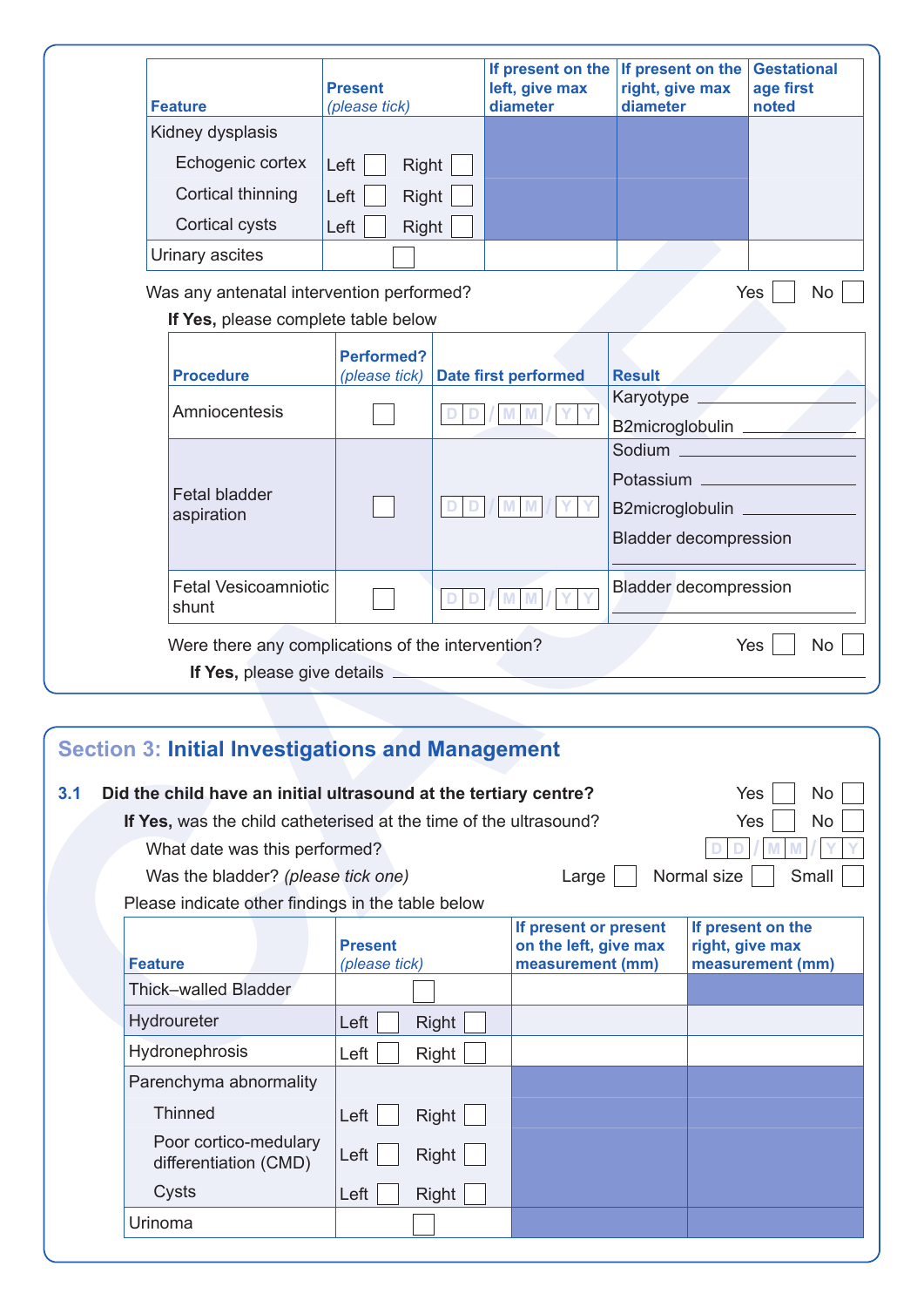| 3.2 | Did the child have an initial micturating cystourethrogram (MCUG)                                                                                           |                                                                |                             | No<br>Yes                            |  |  |  |
|-----|-------------------------------------------------------------------------------------------------------------------------------------------------------------|----------------------------------------------------------------|-----------------------------|--------------------------------------|--|--|--|
|     | If Yes, what date was this performed?                                                                                                                       |                                                                |                             |                                      |  |  |  |
|     | Was PUV suggested?                                                                                                                                          |                                                                | Yes<br>No                   | Not diagnostic                       |  |  |  |
|     | Was the bladder? (please tick one)                                                                                                                          |                                                                | Large                       | Normal size<br>Small                 |  |  |  |
|     | Did the bladder have any of the following? (tick all that apply)                                                                                            |                                                                |                             |                                      |  |  |  |
|     |                                                                                                                                                             | Trabeculation                                                  | Diverticuli                 | Distorted shape                      |  |  |  |
|     | Was there left-sided vesicoureteric reflux (VUR)? (tick one only)                                                                                           |                                                                |                             |                                      |  |  |  |
|     |                                                                                                                                                             |                                                                | None                        | <b>Dilated</b><br>Non-dilated        |  |  |  |
|     | Was there right-sided vesicoureteric reflux (VUR)? (tick one only)                                                                                          |                                                                |                             |                                      |  |  |  |
|     |                                                                                                                                                             |                                                                | None                        | Non-dilated<br><b>Dilated</b>        |  |  |  |
|     | Was the urethra? (tick one only)                                                                                                                            |                                                                |                             | Normal<br><b>Dilated</b>             |  |  |  |
| 3.3 | Did the child have bladder catheterisation?                                                                                                                 |                                                                |                             | <b>No</b><br>Yes                     |  |  |  |
|     | If Yes, was this? (tick one only)                                                                                                                           |                                                                |                             | <b>Urethral</b><br>Suprapubic        |  |  |  |
| 3.4 | Was the child polyuric (>4mls/kg/hr)?                                                                                                                       |                                                                |                             | <b>No</b><br>Yes                     |  |  |  |
|     | If Yes, what date did this first start?                                                                                                                     |                                                                | Date resolved?              |                                      |  |  |  |
|     |                                                                                                                                                             |                                                                |                             | Tick if not resolved                 |  |  |  |
| 3.5 | What was the child's height (or length) at referral?                                                                                                        |                                                                |                             | cms                                  |  |  |  |
|     |                                                                                                                                                             |                                                                |                             |                                      |  |  |  |
| 3.6 | Was the creatinine measured after referral?                                                                                                                 |                                                                |                             | Yes<br>No                            |  |  |  |
|     | If Yes, please complete table below:                                                                                                                        |                                                                | Height (length) cm if       |                                      |  |  |  |
|     |                                                                                                                                                             | <b>Result</b>                                                  | different from Q3.5         | <b>Date</b>                          |  |  |  |
|     | <b>Highest creatinine</b><br>pre-surgery/treatment                                                                                                          | µmols/l                                                        |                             |                                      |  |  |  |
|     | Plateau* creatinine<br>pre-surgery/treatment                                                                                                                | µmols/l                                                        |                             |                                      |  |  |  |
|     | Plateau* urine osmolality                                                                                                                                   | mOsm/kg                                                        |                             |                                      |  |  |  |
|     | *Plateau defined as steady state post diuresis recovery                                                                                                     |                                                                |                             |                                      |  |  |  |
|     |                                                                                                                                                             |                                                                |                             |                                      |  |  |  |
|     |                                                                                                                                                             |                                                                |                             |                                      |  |  |  |
|     | <b>Section 4: Initial and Definitive Surgery</b>                                                                                                            |                                                                |                             |                                      |  |  |  |
|     |                                                                                                                                                             |                                                                |                             |                                      |  |  |  |
| 4.1 | Did the child have surgery?                                                                                                                                 |                                                                |                             | Yes<br>No.                           |  |  |  |
|     | If No, state reason for not having surgery e.g death                                                                                                        |                                                                |                             |                                      |  |  |  |
|     | If No, please go to Section 5                                                                                                                               |                                                                |                             |                                      |  |  |  |
| 4.2 | Type of initial surgery (tick one only)                                                                                                                     |                                                                | Cystoscopy and incision PUV | Vesicostomy                          |  |  |  |
|     |                                                                                                                                                             |                                                                |                             |                                      |  |  |  |
|     | $\vert$ Pyelostomy $\vert$ $\vert$ Placement of suprapubic catheter (SPC)<br>Ureterostomy  <br>Nephrostomy     Drainage intra-abdominal collection<br>Other |                                                                |                             |                                      |  |  |  |
|     |                                                                                                                                                             |                                                                |                             |                                      |  |  |  |
|     |                                                                                                                                                             |                                                                |                             |                                      |  |  |  |
| 4.3 | What was the indication for surgery? (tick all that apply)                                                                                                  |                                                                |                             | Too small for primary valve ablation |  |  |  |
|     |                                                                                                                                                             | Ready for PUV incision<br>Persistent poor upper tract drainage | Urinoma                     | <b>Ascites</b><br>Other              |  |  |  |
|     |                                                                                                                                                             |                                                                |                             |                                      |  |  |  |
|     |                                                                                                                                                             |                                                                |                             |                                      |  |  |  |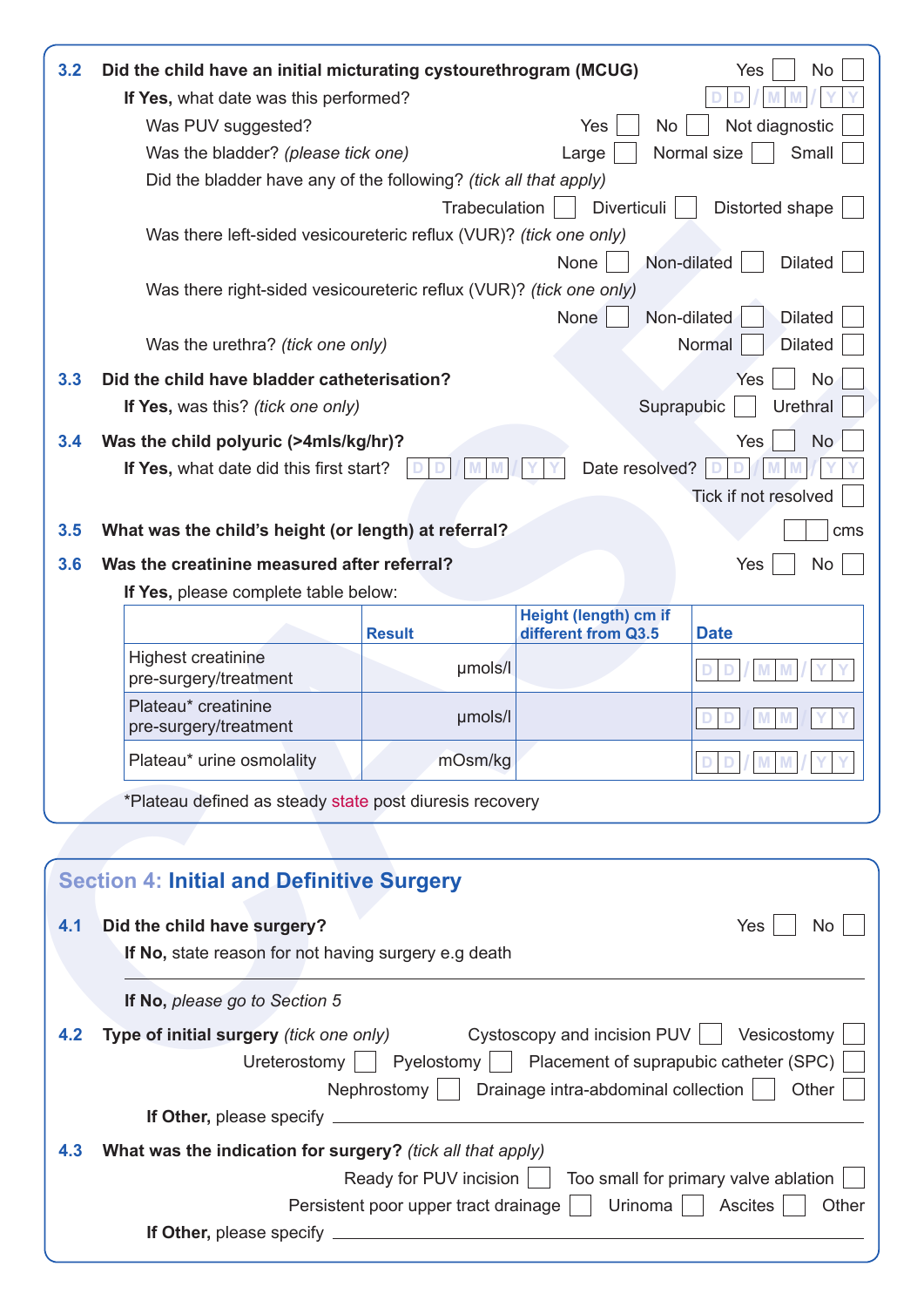|     | What was the date of initial surgery?                                                                                                    |                           |
|-----|------------------------------------------------------------------------------------------------------------------------------------------|---------------------------|
| 4.5 | Was a cystoscopy performed?                                                                                                              | Yes<br>No                 |
|     | If Yes, what date was this performed?                                                                                                    |                           |
|     | Was the diagnosis of PUV confirmed?                                                                                                      | Yes<br>No                 |
| 4.6 | Was valve ablation performed?                                                                                                            | Yes<br>No                 |
|     | If Yes,                                                                                                                                  |                           |
|     | On what date was this?                                                                                                                   |                           |
|     | What were the findings (tick one only)                                                                                                   |                           |
|     | a. Supra-sphincteric obstruction (True PUV)                                                                                              |                           |
|     | <b>Extensive membrane</b><br>i.                                                                                                          |                           |
|     | Complete membrane<br>ii.                                                                                                                 |                           |
|     | iii. Extensive bilateral leaflets                                                                                                        |                           |
|     | iv. Right leaflet large                                                                                                                  |                           |
|     | v. Left leaflet large                                                                                                                    |                           |
|     | b. Infra-sphincteric obstruction (Cobbs Collar)                                                                                          |                           |
|     | c. Anterior urethral obstruction (Syrinx)                                                                                                |                           |
|     | What incisions were made (please tick all that apply)?                                                                                   |                           |
|     | 5 o'clock<br>i.                                                                                                                          |                           |
|     | 7 o'clock<br>ii.                                                                                                                         |                           |
|     | iii. 12 o'clock                                                                                                                          |                           |
|     | iv. Other                                                                                                                                |                           |
|     | If Other, please specify (describe positions as per 12 hr clock)                                                                         |                           |
|     |                                                                                                                                          |                           |
|     |                                                                                                                                          | Yes<br>No                 |
|     | Was a bladder neck incision performed?<br>If Yes, where? (describe position as per 12 hr clock)                                          |                           |
|     | Was a post-op urethral catheter placed?                                                                                                  | Yes<br><b>No</b>          |
|     | If Yes, please give date removed                                                                                                         | or tick if still in place |
|     |                                                                                                                                          |                           |
| 4.7 | Was a subsequent vesicostomy performed?                                                                                                  | Yes<br><b>No</b>          |
|     | If Yes, what date was this performed?<br>What was the indication for vesicostomy?                                                        |                           |
|     | What was the bladder wall thickness?                                                                                                     | mm                        |
|     |                                                                                                                                          | <b>No</b>                 |
| 4.8 | Was a subsequent ureterostomy performed?                                                                                                 | Yes                       |
|     | If Yes, what date was this performed?                                                                                                    |                           |
|     | What was the ureter appearance? (please describe) ______________________________                                                         |                           |
|     |                                                                                                                                          |                           |
| 4.9 | Were any other surgical procedures performed during the initial surgery<br>(e.g. percutaneous drainage of urinoma, stenting of ureters)? | Yes<br>No.                |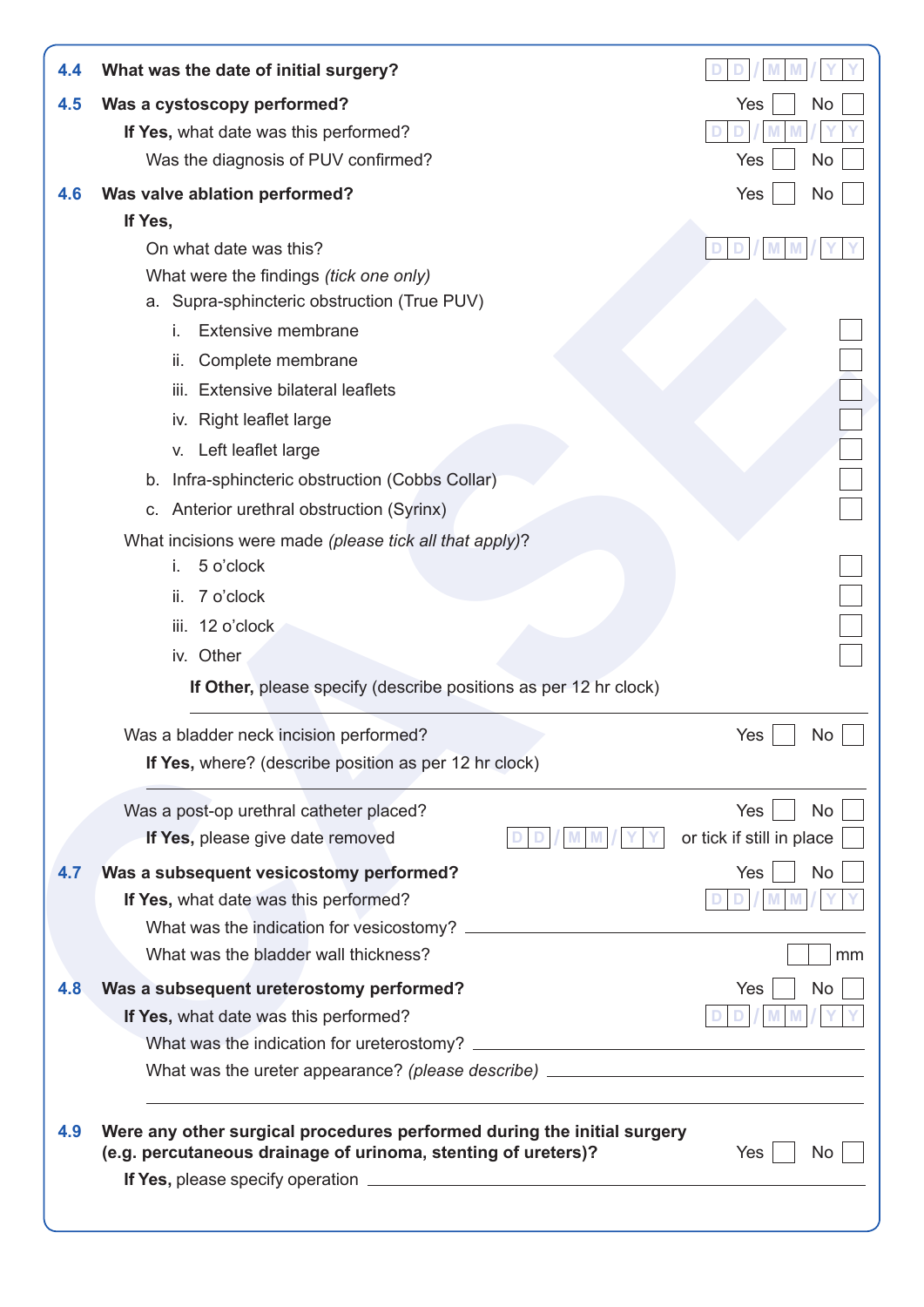| 5.1 | Please tick those that occurred                                                               | None                                                  | Bleeding                                     | Wound infection<br>UTI               |  |  |  |
|-----|-----------------------------------------------------------------------------------------------|-------------------------------------------------------|----------------------------------------------|--------------------------------------|--|--|--|
| 5.2 |                                                                                               | Did the child have pulmonary hypoplasia?<br>No<br>Yes |                                              |                                      |  |  |  |
| 5.3 | Were any further surgical procedures required in the first 28 days post<br>surgery/treatment? |                                                       |                                              | Yes<br><b>No</b>                     |  |  |  |
|     | If Yes, please give details in the table below:                                               |                                                       |                                              |                                      |  |  |  |
|     | <b>Date of Surgery</b>                                                                        |                                                       | <b>Details of Further Surgical Procedure</b> |                                      |  |  |  |
|     |                                                                                               |                                                       |                                              |                                      |  |  |  |
|     |                                                                                               |                                                       |                                              |                                      |  |  |  |
|     |                                                                                               |                                                       |                                              |                                      |  |  |  |
| 5.4 | Was the creatinine measured at around 1 month post-surgery/treatment?                         |                                                       |                                              | <b>No</b><br>Yes                     |  |  |  |
|     | If Yes, please give result                                                                    |                                                       |                                              | µmols/l                              |  |  |  |
|     | Date of measurement                                                                           |                                                       |                                              |                                      |  |  |  |
|     | And child's height/length if different from Q3.5                                              |                                                       |                                              |                                      |  |  |  |
| 5.5 | Has the child developed end-stage renal failure?                                              |                                                       |                                              | <b>No</b><br>Yes                     |  |  |  |
|     | If Yes, what date was it diagnosed?                                                           |                                                       |                                              |                                      |  |  |  |
|     | <b>No</b><br>Has the child had a kidney transplant?<br>Yes                                    |                                                       |                                              |                                      |  |  |  |
|     |                                                                                               |                                                       |                                              |                                      |  |  |  |
|     | If Yes, was this                                                                              |                                                       | a living related (LRD)                       | or cadaveric donation                |  |  |  |
|     | If No, is the child receiving?                                                                |                                                       | Peritoneal dialysis                          | Haemodialysis                        |  |  |  |
| 5.6 | Did the child have a post treatment ultrasound?                                               |                                                       |                                              | <b>No</b><br>Yes                     |  |  |  |
|     | If Yes, was the bladder? (please tick one)                                                    |                                                       | Large                                        | Small<br>Normal size                 |  |  |  |
|     | Please indicate other findings in the table below                                             |                                                       |                                              |                                      |  |  |  |
|     |                                                                                               |                                                       | If present or                                |                                      |  |  |  |
|     |                                                                                               |                                                       | present on the<br>left, give max             | If present on the<br>right, give max |  |  |  |
|     |                                                                                               | <b>Present</b>                                        | measurement                                  | measurement                          |  |  |  |
|     | <b>Feature</b><br>Thick-walled Bladder                                                        | (please tick)                                         | (mm)                                         | (mm)                                 |  |  |  |
|     | Hydroureter                                                                                   | Left<br>Right                                         |                                              |                                      |  |  |  |
|     | Hydronephrosis                                                                                | Left<br>Right                                         |                                              |                                      |  |  |  |
|     | Parenchyma abnormality                                                                        |                                                       |                                              |                                      |  |  |  |
|     | Thinned                                                                                       | Left                                                  |                                              |                                      |  |  |  |
|     | Poor cortico-medulary<br>differentiation (CMD)                                                | Right<br>Right<br>Left                                |                                              |                                      |  |  |  |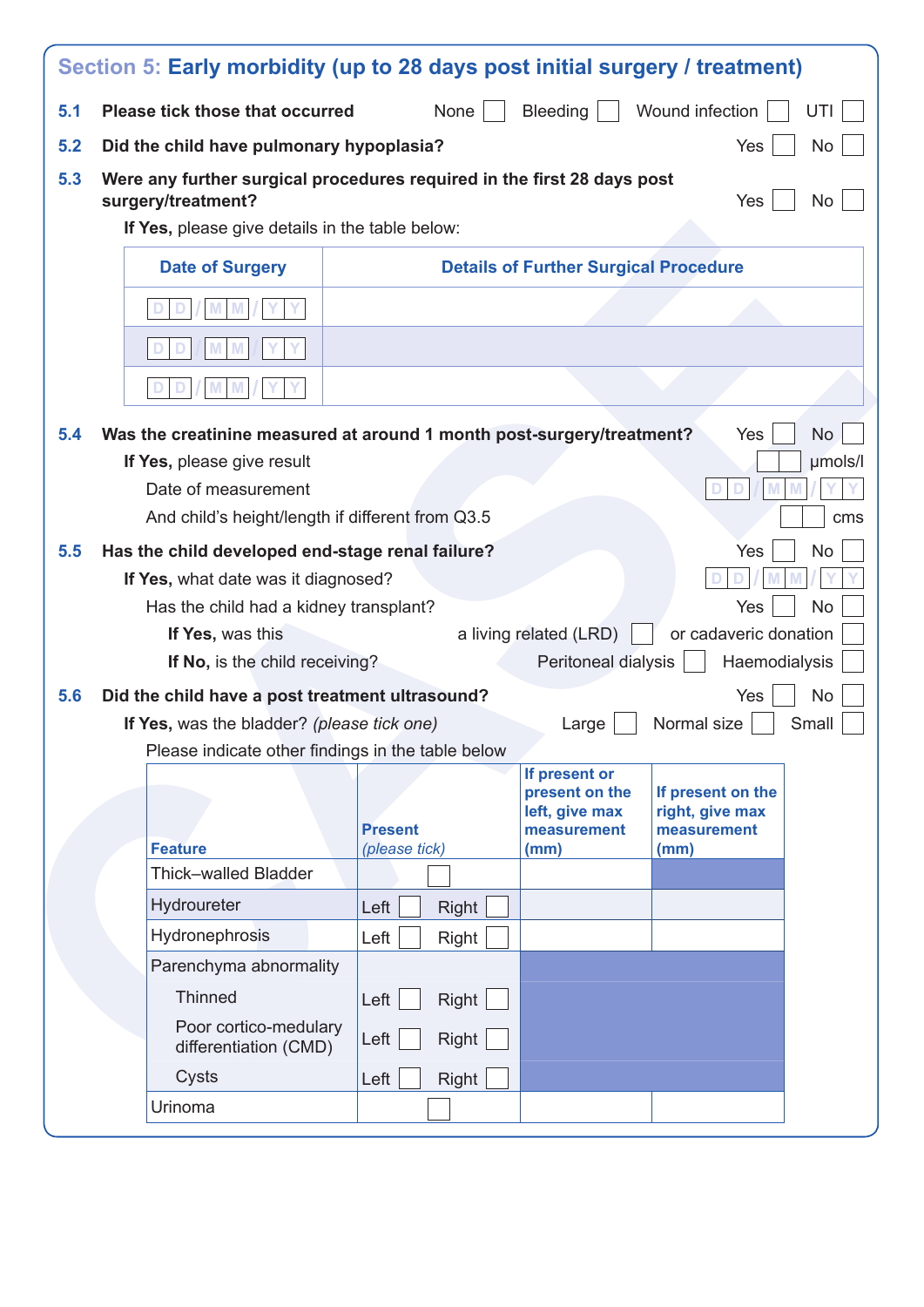| 6.1 | Has the child ever had UTIs (before and/or after diagnosis)?<br>If Yes, please give details of confirmed UTIs in the table below: |                                                                                                     |                                                                  |                          | Yes<br>No                                                           |
|-----|-----------------------------------------------------------------------------------------------------------------------------------|-----------------------------------------------------------------------------------------------------|------------------------------------------------------------------|--------------------------|---------------------------------------------------------------------|
|     | <b>Date</b>                                                                                                                       | <b>Symptoms</b><br>e.g. Fever,<br>Vomiting,<br><b>Smelly urine,</b><br>Dysuria,<br><b>Abdo pain</b> | <b>Urine culture</b><br>If Yes, state<br>organism grown<br>below | <b>Admitted?</b>         | <b>Antibiotic used</b><br>and route of<br>administration<br>(PO/IV) |
|     |                                                                                                                                   |                                                                                                     | Yes<br>No                                                        | Yes<br><b>No</b>         |                                                                     |
|     | D<br>M<br>M                                                                                                                       |                                                                                                     | Yes<br><b>No</b>                                                 | Yes<br><b>No</b>         |                                                                     |
|     |                                                                                                                                   |                                                                                                     | <b>No</b><br>Yes                                                 | Yes<br><b>No</b>         |                                                                     |
| 6.3 | Has the child had a circumcision?<br>If Yes, date of operation<br>Indication for surgery<br>If Other, please specify              |                                                                                                     |                                                                  | Prophylaxis<br>Religious | Yes<br><b>No</b><br>Other                                           |
|     |                                                                                                                                   |                                                                                                     |                                                                  |                          |                                                                     |
|     |                                                                                                                                   |                                                                                                     |                                                                  |                          |                                                                     |
|     | <b>Section 7: Outcomes / Other information</b>                                                                                    |                                                                                                     |                                                                  |                          |                                                                     |
| 7.1 | Has the child been discharged home?                                                                                               |                                                                                                     |                                                                  |                          | Yes<br>No                                                           |
| 7.2 | If Yes, please specify date of discharge<br>Has the child been discharged to another hospital?                                    |                                                                                                     |                                                                  |                          | Yes                                                                 |
|     | Date of transfer                                                                                                                  |                                                                                                     |                                                                  |                          | No.                                                                 |
| 7.3 | Did the child die?                                                                                                                |                                                                                                     |                                                                  |                          | Yes<br>No                                                           |

|     | <b>Section 7: Outcomes / Other information</b>                                |            |
|-----|-------------------------------------------------------------------------------|------------|
| 7.1 | Has the child been discharged home?                                           | Yes<br>No. |
|     | If Yes, please specify date of discharge                                      |            |
| 7.2 | Has the child been discharged to another hospital?                            | Yes<br>No. |
|     | If Yes, please give name of hospital ________                                 |            |
|     |                                                                               |            |
|     | Date of transfer                                                              |            |
| 7.3 | Did the child die?                                                            | Yes<br>No. |
|     | If Yes, please give date of death                                             |            |
|     | Cause of death as stated on the death certificate (please state of not known) |            |
| 7.4 | Were the parents given any of the following? (tick all that apply)            | Yes<br>No. |
|     | In-hospital produced information leaflets                                     |            |
|     | Contact details for support groups                                            |            |
|     | Information leaflets for support groups                                       |            |